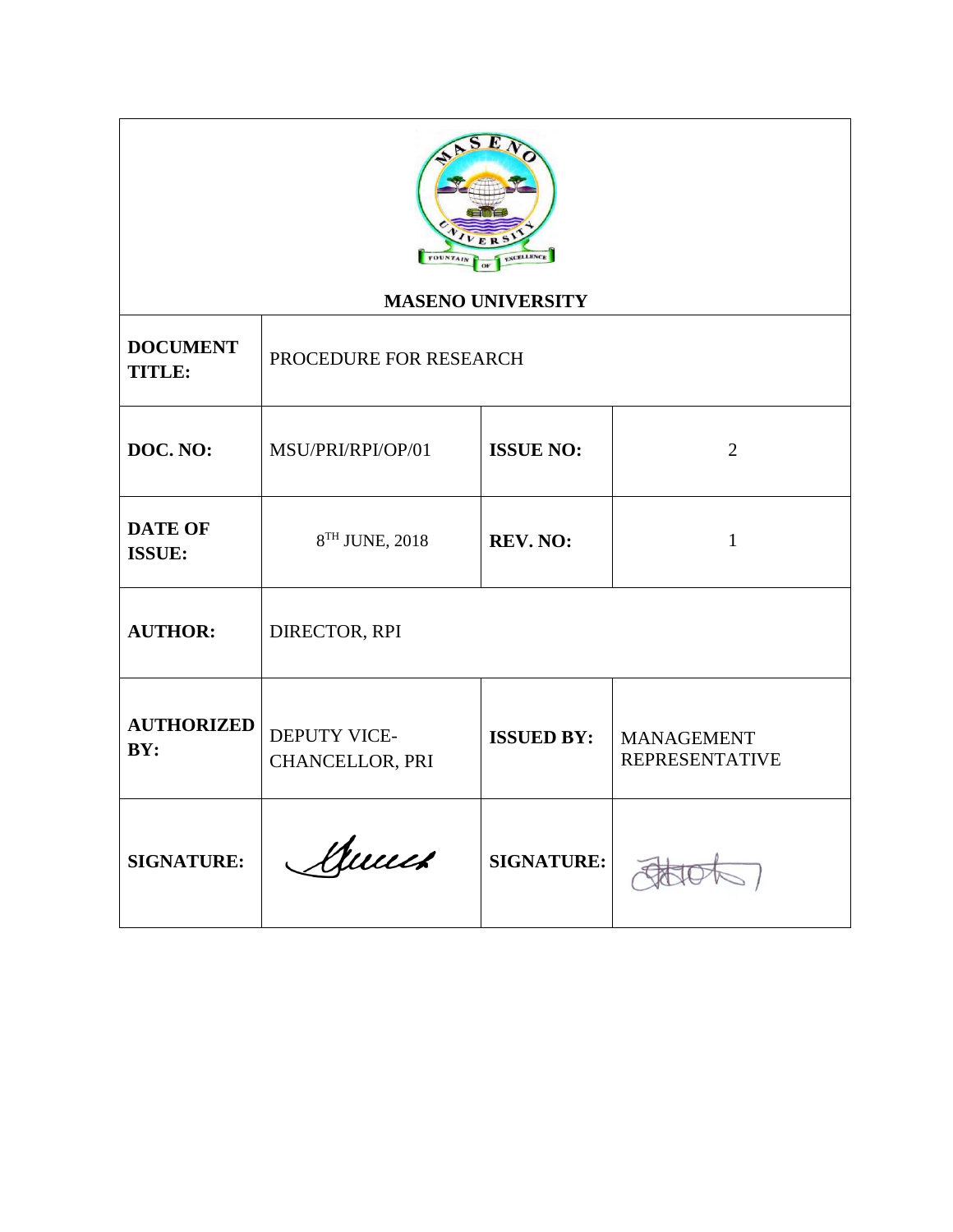| I DOCUMENT TITLE | PROCEDURE FOR RESEARCH |                  |  |
|------------------|------------------------|------------------|--|
| DOC. NO:         | MSU/PRI/ RPI/OP/01     | <b>ISSUE NO:</b> |  |
| ∣ DATE OF ISSUE  | $8TH$ JUNE, 2018       | <b>REV. NO:</b>  |  |

## **0.1 DOCUMENT CHANGES**

| #                | <b>Date</b>  |                | <b>Details of Change</b>                                                                            | <b>Authorization</b> |
|------------------|--------------|----------------|-----------------------------------------------------------------------------------------------------|----------------------|
|                  | $(dd-mm-yy)$ | Page           | Clause/sub clause                                                                                   | Title                |
| 1.               | 08/06/2018   | $\mathbf{1}$   | Inclusion of Author, Title and issuance by<br>MR on cover page                                      | <b>DVC PRI</b>       |
| 2.               | 08/06/2018   | $\overline{2}$ | Clause 0.2 reviewed to state the procedure<br>shall be available on the University website          | <b>DVC PRI</b>       |
| 3.               | 08/06/2018   | $\overline{2}$ | 0.1 Inclusion of page and title columns in<br>document change table                                 | <b>DVC PRI</b>       |
| $\overline{4}$ . | 08/06/2018   | $2 - 5$        | Rearrangement of clauses as a result of<br>omission of title that was previously clause 1           | <b>DVC PRI</b>       |
| 5.               | 08/06/2018   | $\overline{2}$ | 1.0 omission of title.                                                                              | <b>DVC PRI</b>       |
| 6.               | 08/06/2018   | 3              | 3.1 and 3.6 Reference to ISO 9001:2015<br><b>Standard</b><br>MSU/VC/MR/OP/01<br>and<br>respectively | <b>DVC PRI</b>       |
| 7.               | 08/06/2018   | $\overline{3}$ | Omission of title hence purpose becomes<br>clause 1                                                 | <b>DVC PRI</b>       |
| 8.               | 08/06/2018   | <b>ALL</b>     | Change of font type and size                                                                        | <b>DVC PRI</b>       |

## **0.2 DOCUMENT DISTRIBUTION**

Documents shall be available on the Maseno University website for authorized users

### **1.0 PURPOSE:**

To ensure that quality research is conducted professionally in accordance with the rules and regulations of the University.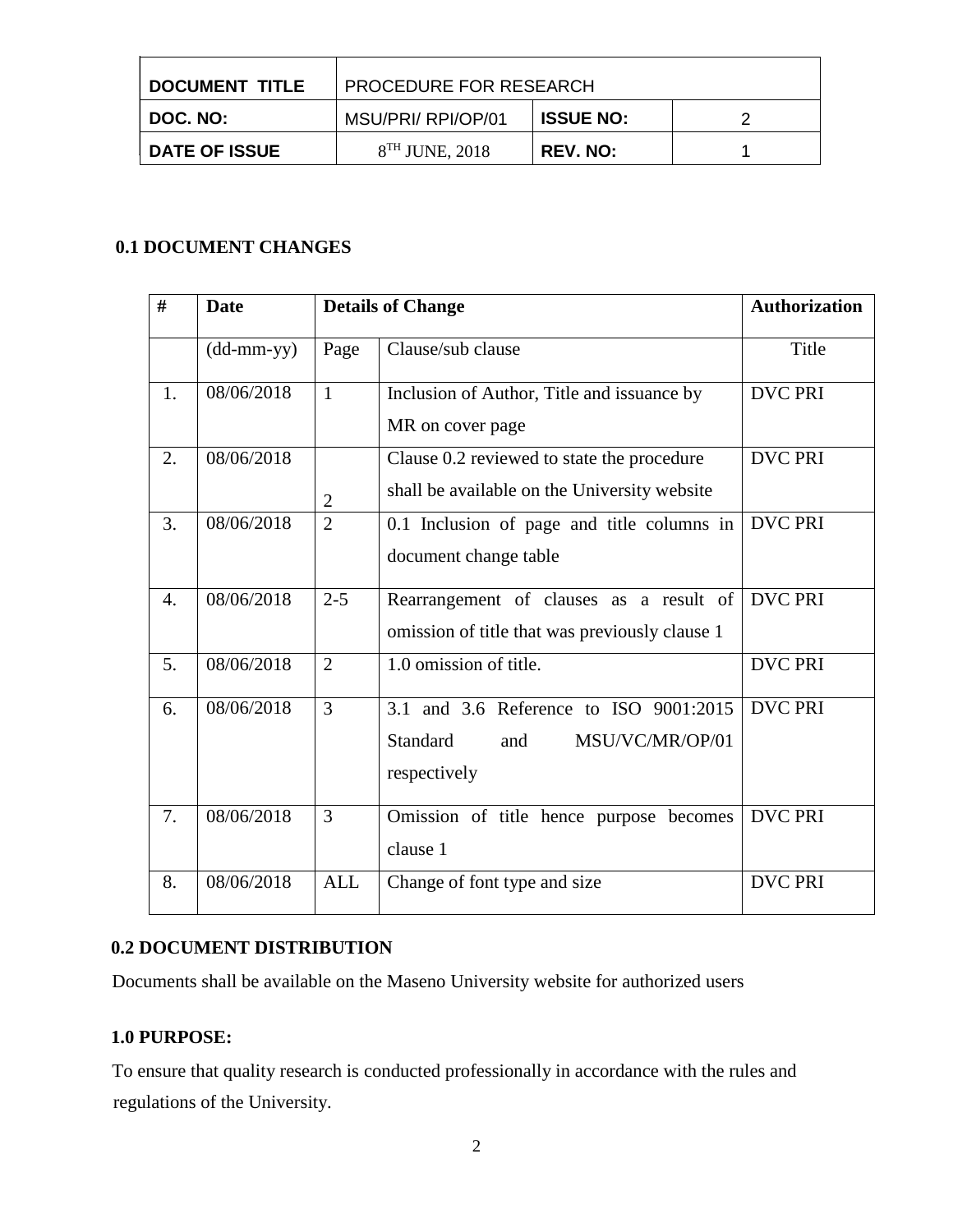| <b>DOCUMENT TITLE</b> | <b>PROCEDURE FOR RESEARCH</b> |                  |  |
|-----------------------|-------------------------------|------------------|--|
| DOC. NO:              | MSU/PRI/ RPI/OP/01            | <b>ISSUE NO:</b> |  |
| <b>DATE OF ISSUE</b>  | $8TH$ JUNE, 2018              | <b>REV. NO:</b>  |  |

### **2.0 SCOPE:**

This procedure covers the conceptualization of ideas, review of literature in the research area, development of methodology, conduct of the research, analysis and dissemination of the results.

### **3.0 REFERENCES:**

- 3.1 ISO 9001-2015: Quality Management System requirement.
- 3.2 Maseno University Quality manual
- 3.3 Maseno University Research Policy
- 3.4 SGS Rules and Regulations
- 3.5 University Strategic Plan
- 3.6 MSU/VC/MR/OP/01

### **4.0 DEFINITION OF TERMS/ABBREVIATIONS**

- 4.1**Proposal** -Statement of area of research interest and methodology
- 4.2 **Ethics Committee** Committee that considers ethical issues in Research proposal.
- 4.3 **Principal Investigator**  the main researcher
- 4.4 **SGS** School of Graduate Studies
- 4.5 **HODs** Chairman of an academic department

### **5. RESPONSIBILITIES**

Director RPI shall be responsible for the effective implementation of this procedure.

### **6.0 METHOD**

### **6.1 Research by Students**

6.1.1 A student shall identify a research topic and develop a concept paper in line with the department's area of specialty and present it to the HODs.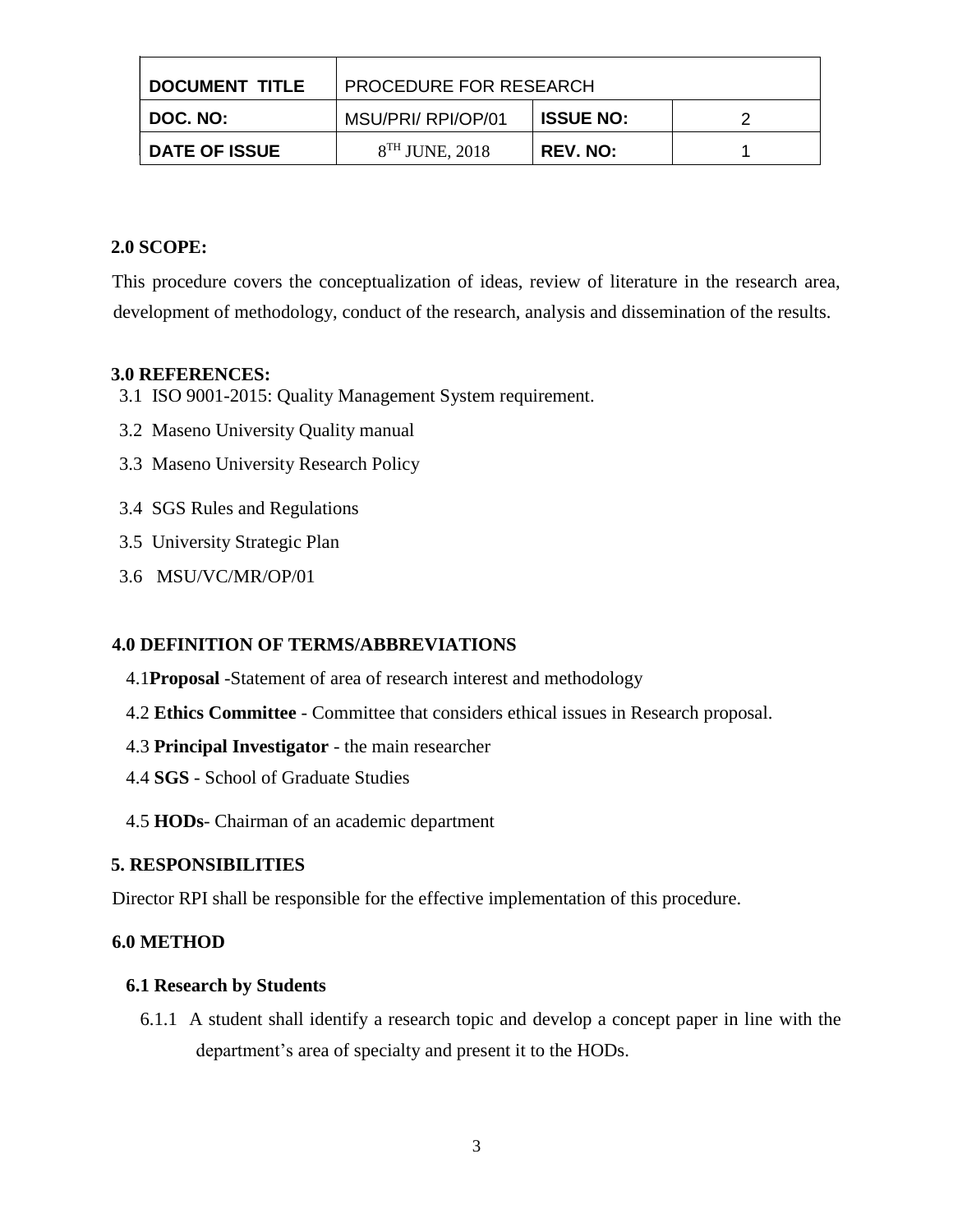| DOCUMENT TITLE       | <b>PROCEDURE FOR RESEARCH</b> |                  |  |
|----------------------|-------------------------------|------------------|--|
| I DOC. NO:           | MSU/PRI/ RPI/OP/01            | <b>ISSUE NO:</b> |  |
| <b>DATE OF ISSUE</b> | $8TH$ JUNE, 2018              | <b>REV. NO:</b>  |  |

- 6.1.2 The HODs shall assign supervisor (s) to the student from amongst the Graduate faculty with an interest in the study theme.
- 6.1.3 The Supervisor(s) shall assist the student to develop a research proposal for presentation at a Faculty/ School of Postgraduate Committee seminar for review by academic staff.
- 6.1.4 The Faculty/School Postgraduate Committee seminar shall critique the proposal and makes appropriate recommendations for changes to improve it.
- 6.1.5 After making the appropriate recommendations the student and supervisor(s) shall sign the proposal and submit it to the Ethics committee (where applicable) for review and approval.
- 6.1.6 The final proposal shall be submitted to the SGS by the department.
- 6.1.7 The SGS shall give a written approval for the research to be conducted.
- 6.1.8 The student shall conduct the research according to the proposal and under the guidance of the supervisor(s).
- 6.1.9 The students shall document the results in the form of a dissertation/report or thesis (as applicable) as per the requirements of the training programme.
- 6.1.10 The student shall present the dissertation/project report or thesis for examination.

#### **6.2 Research by Staff**

- 6.2.1 A staff member shall identify a research topic and develop a research proposal on his/her own initiative or in response to a call for proposal by a funding agency, an individual or member of a research team.
- 6.2.2 The staff member shall submit the proposal for review and possible funding if applicable.

6.2.3 The staff member shall submit the proposal to the Ethics committee (where applicable) for review and approval. For proposals depending on funding agency, this shall be done only after the agency approves the funding.

6.2.4 The Ethics Committee (where applicable) shall give a written approval for the research to be conducted.

- 6.2.5 The Staff member shall conduct the research according to the proposal.
- 6.2.6 The staff member shall submit progress and financial reports to the agency.